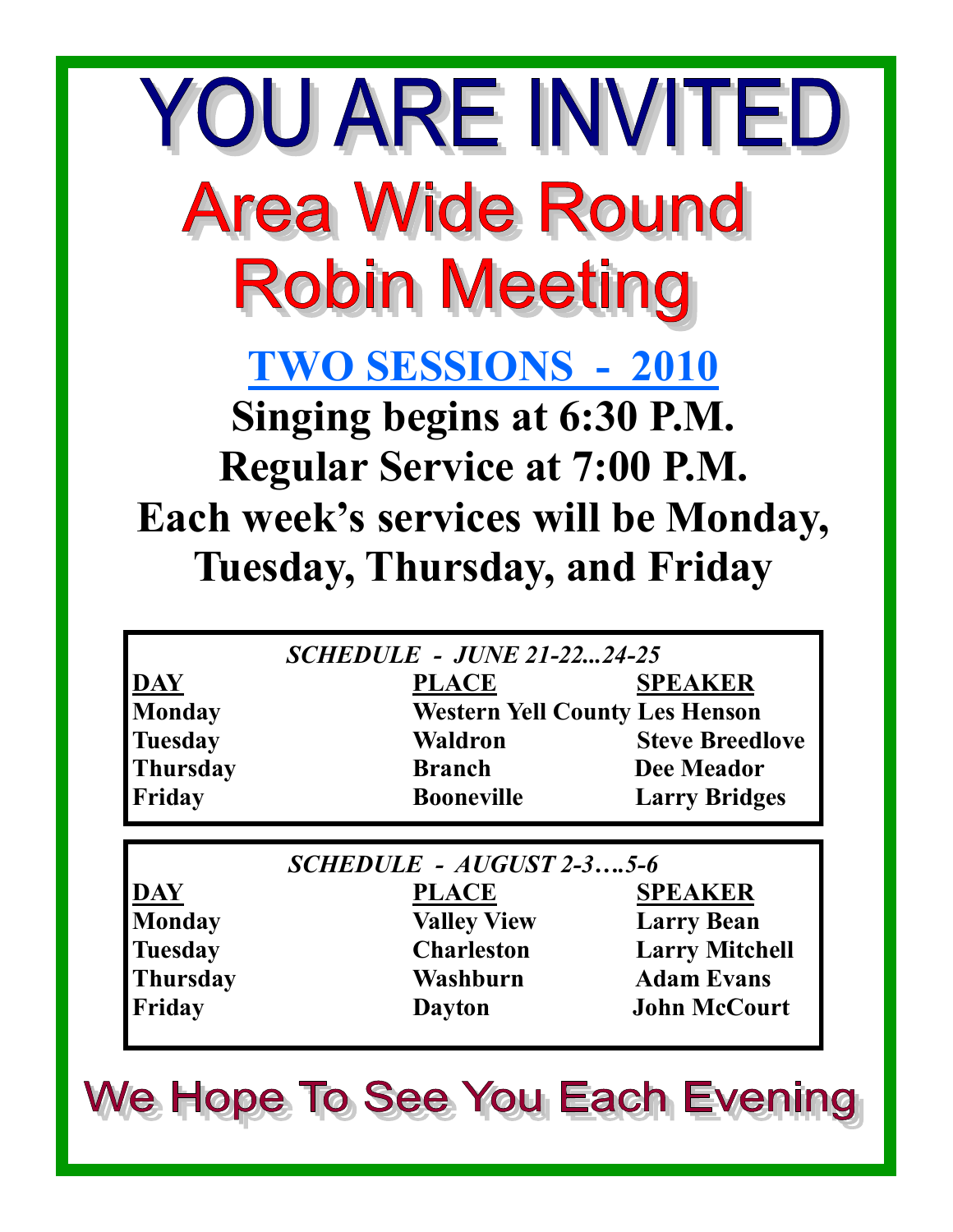## **TO THE LEADERSHIP OF EACH PARTICIPATING CONGREGATION IN THE ROUND ROBIN:**

**We will have two new speakers on our summer schedule that we look forward to hearing from. Adam Evans is the new preacher for the Waldron Church, and Les Henson works with the Washburn Church in addition to Randy Bridges who has spoken the last several summers.**

**This is also a reminder that the hosting congregation is responsible for paying the preacher \$75.00 for the evening.**

**Let's look forward to some GREAT times of being together and sharing in the joy and comfort of His Word.**

**Larry Bridges**

**I also have included information regarding our upcoming week with Dr. Don Patton set for June 6-11. We particularly encourage you to bring your teens to receive a sound scientific look at the reasonable approach of creation as opposed to evolution. Dr. Patton has conducted an average of twelve Creation/Evolution seminars a year over the last twenty-five years.**